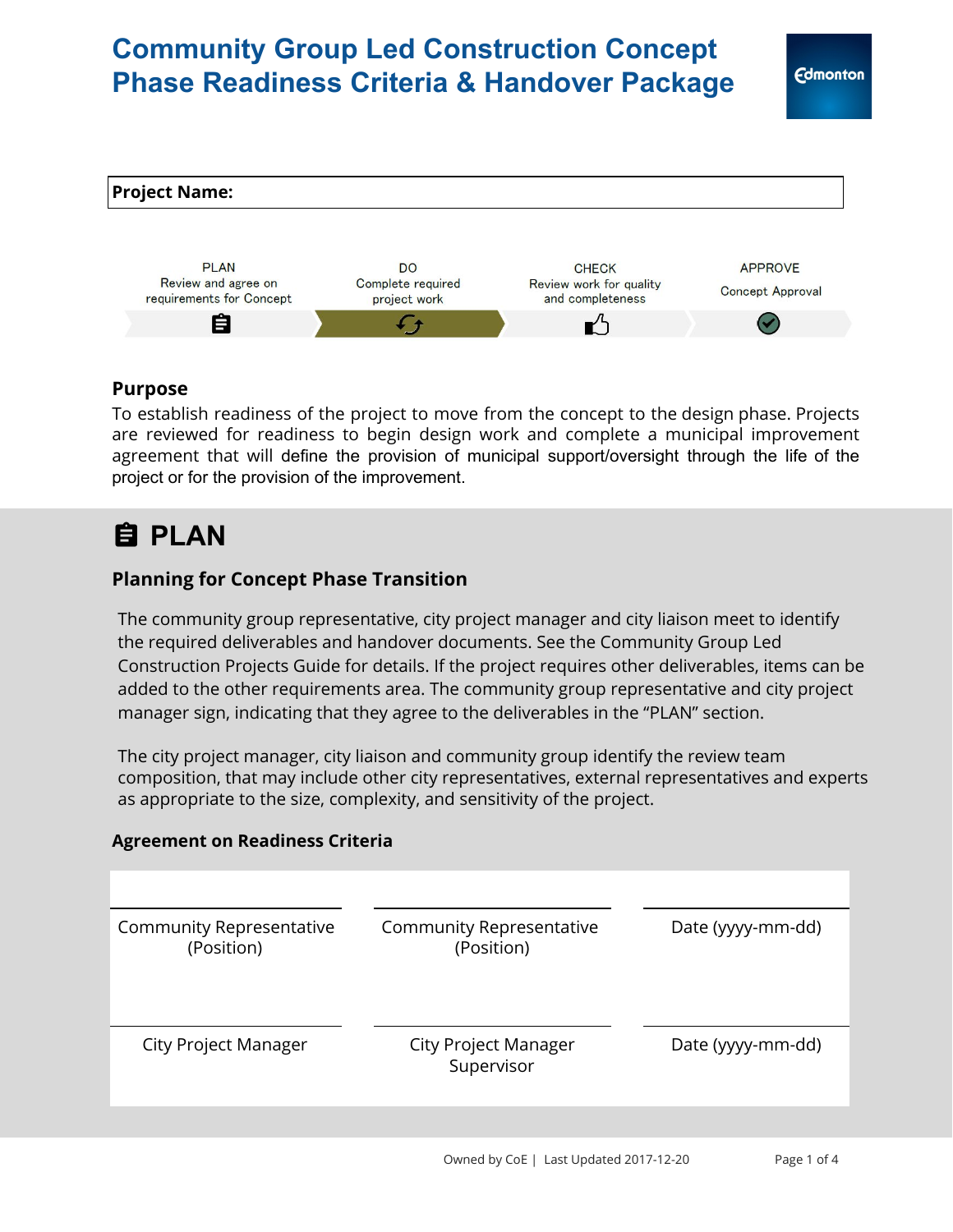# **Community Group Led Construction Concept Phase Readiness Criteria & Handover Package**



## **DO** *Timing: During work execution activities*

#### **Concept Readiness Criteria**

The community group leads the completion of all agreed upon deliverables with support from the city project manager and city liaison. The city project manager leads the development of the municipal improvement agreement in collaboration with the community group.

The community group confirms that all "Mandatory for Readiness" items have been completed and discusses with the city project manager that the project is ready to move to the next step in the process - CHECK.

| <b>Deliverable</b>                                               | <b>Mandatory</b><br>for Readiness<br>自<br><b>PLAN</b> | Completed/<br><b>Verified</b><br>∎′ำ<br><b>CHECK</b> | <b>Comments/Links</b> |
|------------------------------------------------------------------|-------------------------------------------------------|------------------------------------------------------|-----------------------|
| <b>Scope</b>                                                     |                                                       |                                                      |                       |
| <b>Business Case</b>                                             | $\checkmark$                                          | $\Box$                                               |                       |
| <b>Functional Program &amp;</b><br>Concept Pre-Design<br>Drawing | $\checkmark$                                          | $\Box$                                               |                       |
| <b>Cost</b>                                                      |                                                       |                                                      |                       |
| Project Estimate                                                 | $\checkmark$                                          | $\Box$                                               |                       |
| <b>Operating Estimate</b>                                        | $\checkmark$                                          | $\Box$                                               |                       |
| <b>Public Engagement Plan</b><br><b>Update</b>                   | $\checkmark$                                          | П                                                    |                       |
| <b>Municipal Improvement</b><br><b>Agreement</b>                 | $\overline{\mathcal{L}}$                              | П                                                    |                       |
| <b>Other Requirements</b>                                        |                                                       |                                                      |                       |
|                                                                  | $\Box$                                                | $\Box$                                               |                       |
|                                                                  | $\Box$                                                | $\Box$                                               |                       |
|                                                                  | П                                                     | $\Box$                                               |                       |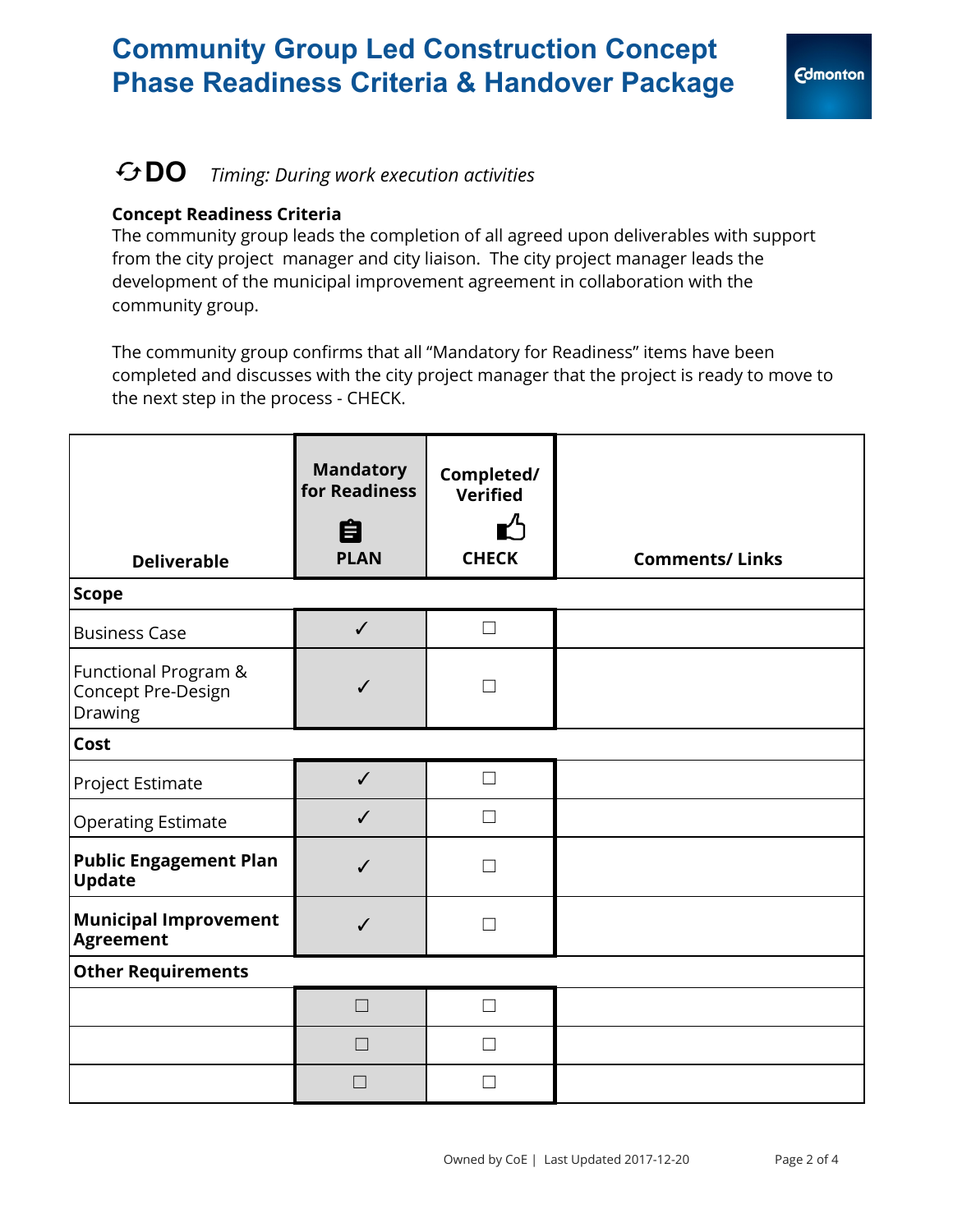## **Community Group Led Construction Concept Phase Readiness Criteria & Handover Package**

See Community Group Led [Construction](https://www.edmonton.ca/programs_services/documents/PDF/comm_construction_guide20170622.pdf) Project Guide for Glossary (definitions) and Templates

### **CHECK** *Timing: Once work as defined in DO* "Mandatory for Readiness" *is substantially complete by the Community Group*

The city project manager convenes the review team that includes the community representative(s), city liaison, and others appropriate to the size, complexity and sensitivity of the project. The mandatory deliverables are reviewed by the review team for completeness and quality. The community representatives and city project manager and supervisor sign indicating all items have been completed and verified. This confirms the project is ready to move to the last step of the process - APPROVE.

| <b>Review Team:</b> |  |  |  |
|---------------------|--|--|--|
|                     |  |  |  |
|                     |  |  |  |

#### **Deliverables Completed and Verified**

| Community Representative<br>(Position) | <b>Community Representative</b><br>(Position) | Date (yyyy-mm-dd) |
|----------------------------------------|-----------------------------------------------|-------------------|
| <b>City Project Manager</b>            | City Project Manager<br>Supervisor            | Date (yyyy-mm-dd) |

## **APPROVE** *Timing: Once work of phase is complete*

The package is reviewed and approved by the Director (asset specific) for the community group and City have a municipal improvement agreement.

**Authorization for project to proceed into a municipal improvement agreement.**

Name **Director** Signature Date (yyyy-mm-dd)